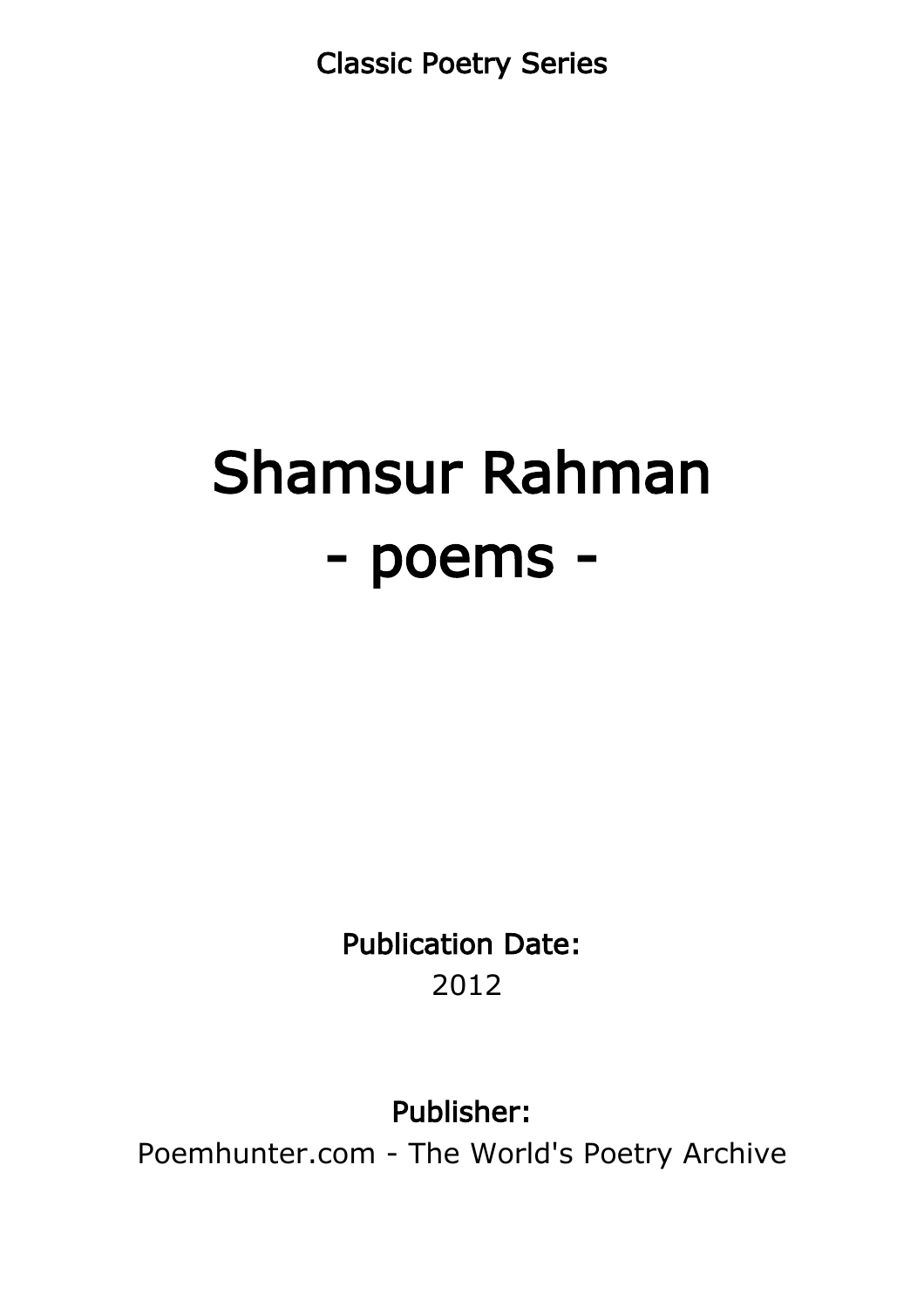# Shamsur Rahman(23 October 1929 – 17 August 2006)

Shamsur Rahman was a Bangladeshi poet, columnist and journalist. Rahman, who emerged in the latter half of the 20th century, wrote more than sixty books of poetry and is considered a key figure in Bengali literature. He was regarded the unofficial poet laureate of Bangladesh. Major themes in his poetry and writings include liberal humanism, human relations, romanticised rebellion of youth, the emergence of and consequent events in Bangladesh, and opposition to religious fundamentalism.

<b>Early Life and Education</b>

Shamsur Rahman was born in his grandfather's house 46 no. Mahut-Tuli, Dhaka. His paternal home is situated on the bank of the river Meghna, a village named Pahartoli, near the Raipura thana of Narshingdi district. He was the fourth of thirteen children. He studied at Pogos High School from where he passed matriculation in 1945. Later he took his I.A. as a student of the Dhaka College. Shamsur Rahman started writing poetry at the age of eighteen, just after graduating from the Dhaka College. He studied English literature at the Dhaka University for three years but did not take the examination. After a break of three years he got admitted to the B.A. pass course and received his B.A. in 1953. He also received his M.A. in the same subject where he stood second in second division.

In his leisure after the matriculation, he read the Golpo Guccho of Rabindranath Tagore. He told that this book took him into the extra ordinary world and transformed him into an altogether different personality. In 1949, his poem Unissho Unoponchash was published in Sonar Bangla which was then edited by Nalinikishor Guho.

He had a long career as a journalist and served as the editor of a national daily, Dainik Bangla and the weekly Bichitra in the 1980s. A shy person by nature, he became an outspoken liberal intellectual in the 1990s against religious fundamentalism and reactionary nationalism in Bangladesh. As a consequence, he became a frequent target of the politically conservative as well as Islamists of the country. This culminated in the January 1999 attack on his life by the militant Harkat-ul-Jihad-al-Islami. He survived the attempt.

<b>Poetry</b>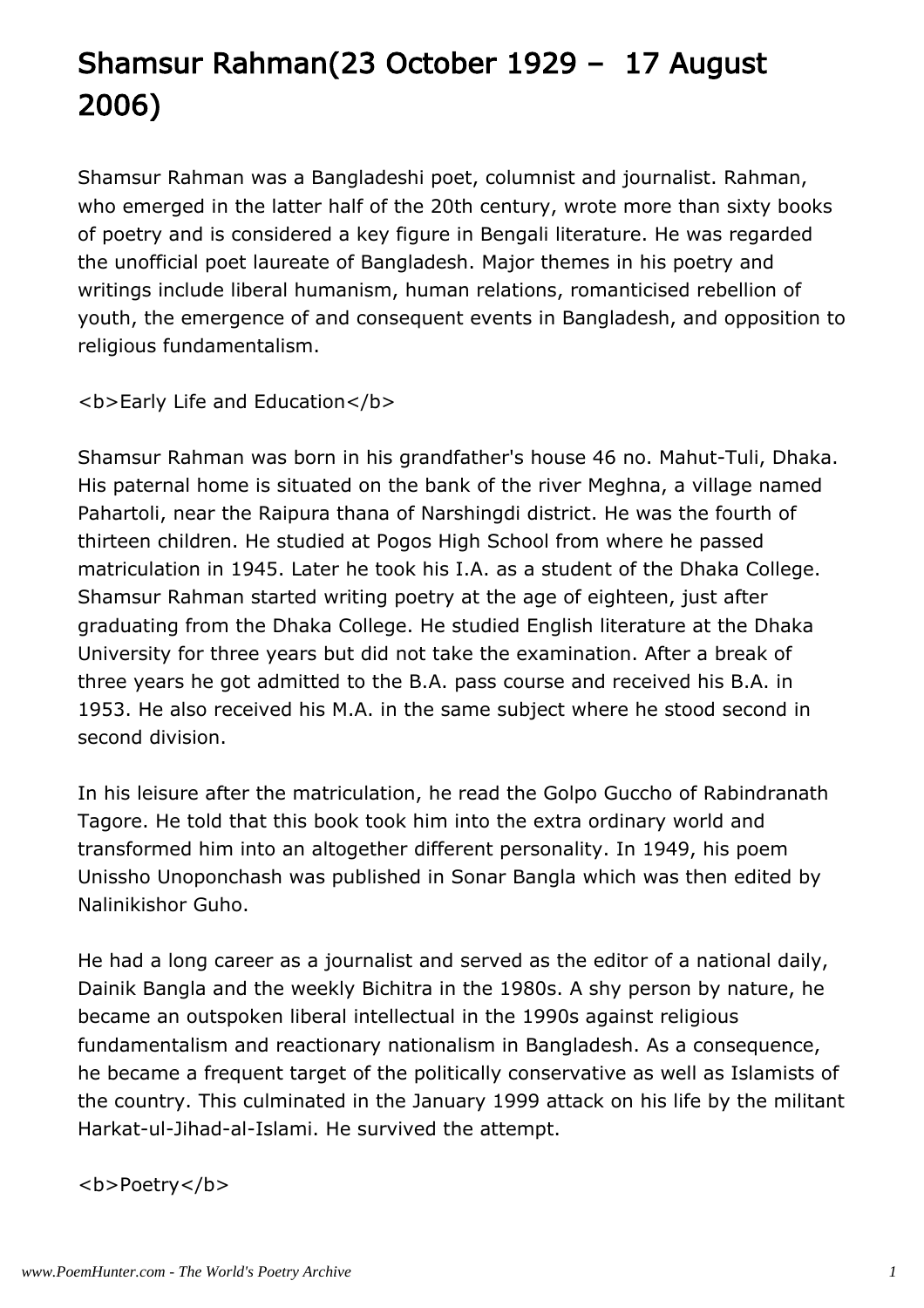Shamsur Rahman's first book of poetry, Prothom Gaan Dwityo Mrittyur Agey (First Song Before the Second Death) was published in 1960. He had to go through the political turbulence of 60's and 70's which also reflected in his poems clearly. He wrote his famous poem Asader Shirt which was written with respect to the mass uprising of 1969 led by Maulana Bhasani. During the Bangladesh Liberation War he wrote a number of extra ordinary poems based on the war. These poems were so inspiring that they were recited at the camps of freedom fighters. Later these poems were published in Bondi Shibir Theke (From Confinement in Enemy Territory) in 1972. Later he continued writing poems in the independent Bangladesh and remained as the poet whose poems reflect the history of the nation. During the historical movement against Ershad he published his book Buk Tar Bangladesher Hridoy indicating the great sacrifice of Nur Hossain.

#### *<u><b>Poetic Diction</b></u>*

Shamsur Rahman wrote most of his poems in free verse, often with the rhythm style known as Poyaar or Okhshorbritto. It is popularly known that he followed this pattern from poet Jibanananda Das. He also wrote poems in two other major patterns of Bengali rhythmic style, namely, Matrabritto and Shwarobritto.

#### <b> Career in Journalism </b>

Shamsur Rahman started his professional career as a co-editor in the English daily Morning News in 1957. Later he left this job and went to the Dhaka center of the then Radio Pakistan. But he returned back to his own rank at Morning News in 1960 and was there till 1964. After the liberation of Bangladesh he wrote columns in the daily Dainik Bangla. In 1977 he became the editor of this daily. He also jointly worked as the editor of Bichitra, a weekly published since 1973. During the period of President Ershad he got involved with internal turbulence in the Dainik Bangla. A rank 'Chief Editor' was created to take away his position as the top executive and rip him off all executive powers. In 1987 he left the daily as a protest against this injustice. He also worked as the editor of monthly literary magazine Adhuna for two years since 1986 and as the main editor of the weekly Muldhara in 1989. He worked as one of the editors of Kobikantha, an irregular poetry magazine, in 1956.

#### <b>Death</b>

His health broke down towards the end of 1990s and on two occasions he received major cardiac surgery. He died of heart and kidney failure after having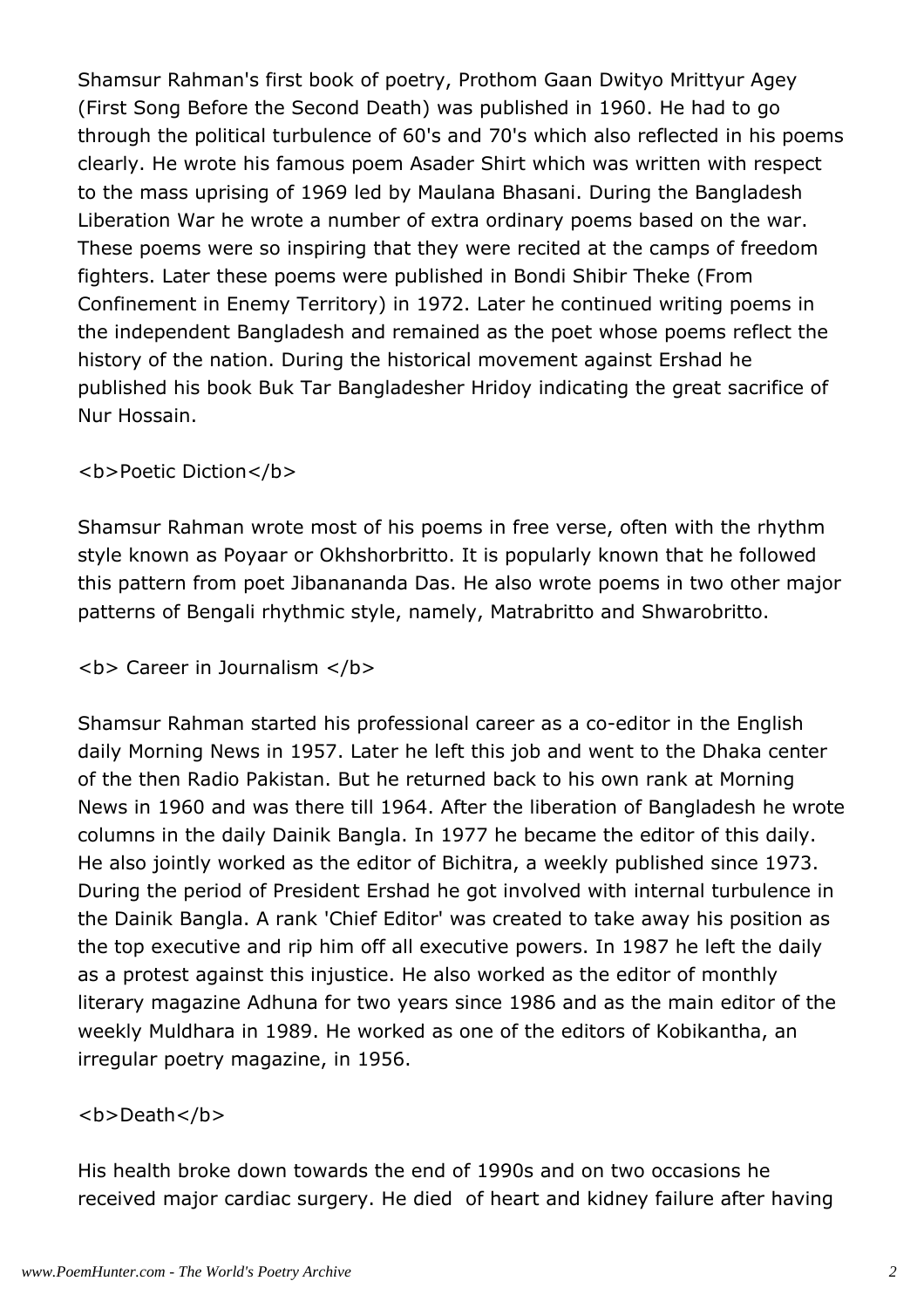been in a coma for 12 days. He was 77.

<b>Critical Acclaim<b>

Zillur Rahman Siddiqui, a friend and critic, describes Shamsur Rahman as one who is "deeply rooted in his own tradition." In his opinion, Shamsur Rahman "still soaks the language of our times, transcending the limits of geography. In his range of sympathy, his catholicity, his urgent and immediate relevance for us, Shamsur Rahman is second to none."

Professor Syed Manzoorul Islam has similar praise for Rahman, "It is true he has built on the ground of the 30's poets, but he has developed the ground, explored into areas they thought too dark for exploration, has added new features to it, landscaped it and in the process left his footprints all over."

In the year 1993 renowned Bangladeshi writer Humayun Azad wrote a book about critical analysis of Shamsur Rahman's poetry titled Shmasur Rahman : Nisshongo Sherpa (A Lonely Climber).

However, it is often alleged that Shamsur Rahman revolved around his own poetic formula created in the 1960s and exhausted himself in the same fashion. He could not transcend himself during the next forty years of his poetic career.

<b>Awards</b>

Adamjee Award (1962) Bangla Academy Award (1969) Ekushey Padak (1977) Swadhinata Dibosh Award (1991) Mitshubishi Award of Japan (1992) Ananda Puroshker from India (1994). TLM South Asian Literature Award for the Masters, 2006.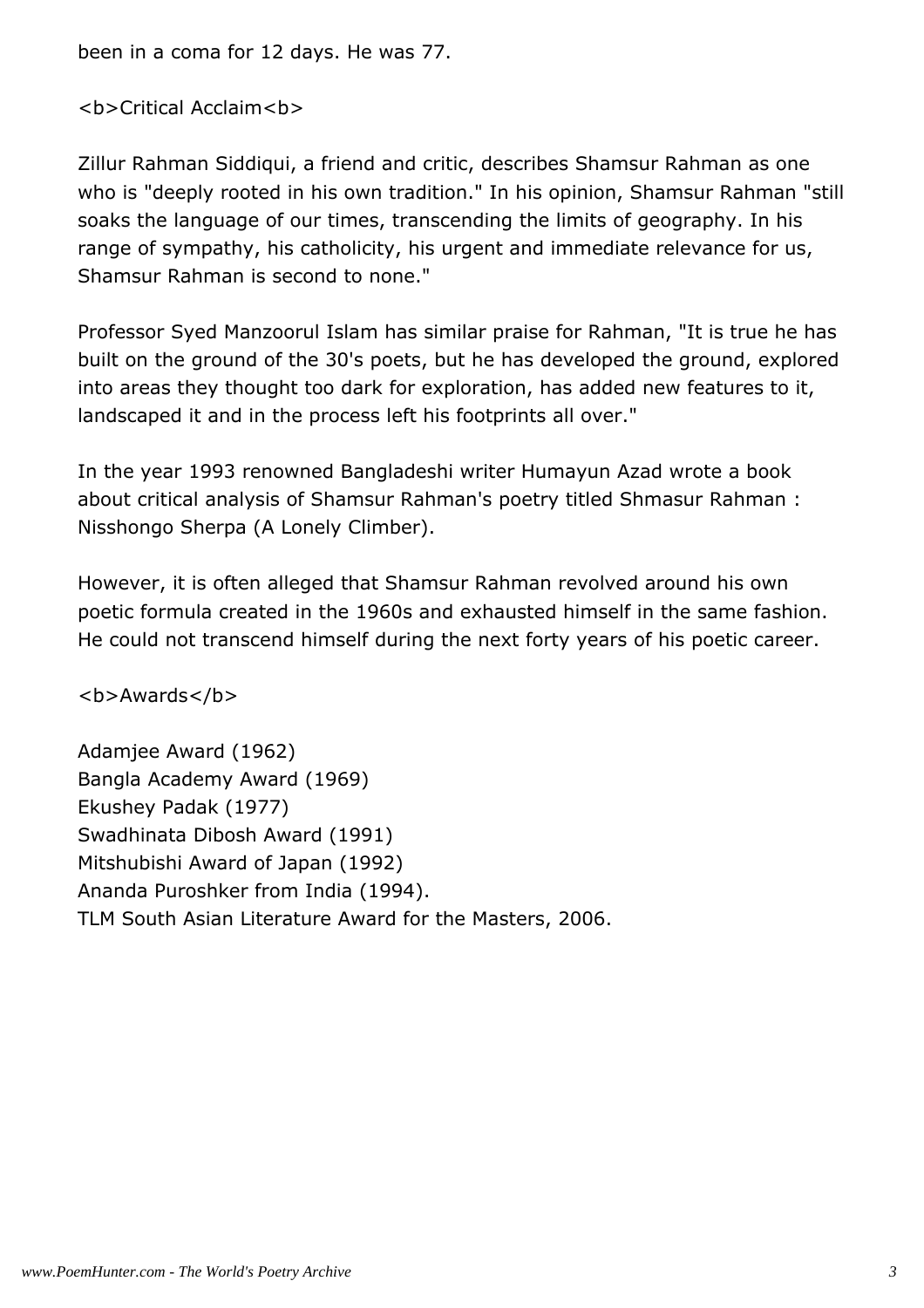# An Ode To Freedom

Freedom, you're Tagore's timeless poetry and everlasting lyrics. Freedom, you're Kazi Nazrul, the regally maned magnificent man, rapturous in creation, oh joy. Freedom, you're the radiant gathering at Shahid Minar on Language Day. Freedom, you're the flag-draped, slogan-serenaded boisterous procession. Freedom, you're the farmer amidst his fields, beaming face. Freedom, you're the village lass's lightsome swim in mid-day pond. Freedom, you're the sinewy muscles on a skilled workman's sun-bronzed arms. Freedom, you're the glint in the eyes of a freedom fighter scouting the darkened and deserted borders. Freedom, you're the crisply-worded, scorching speech of a sprited scholar beneath the shade of a banyan tree. Freedom, you're the tumult of chats in tea-shops, public gathering and the park. Freedom, you're the roaring swoop of kal-boishakhi on the fiery horizon athwart. Freedom, you're the Meghna's heart, swelling shores in the month of Sraban. Freedom, you're the velvety touch, father's chivalrous prayer-mat. Freedom, you're the ripples on mother's unadorned sari stretched in the yard. Freedom, you're the hue of henna on sister's gentle hand. Freedom, you're a vivid placard shimmering stars gripped by a friend.

Freedom, you're the wife's raven tresses, tempestuous in the untamed wind.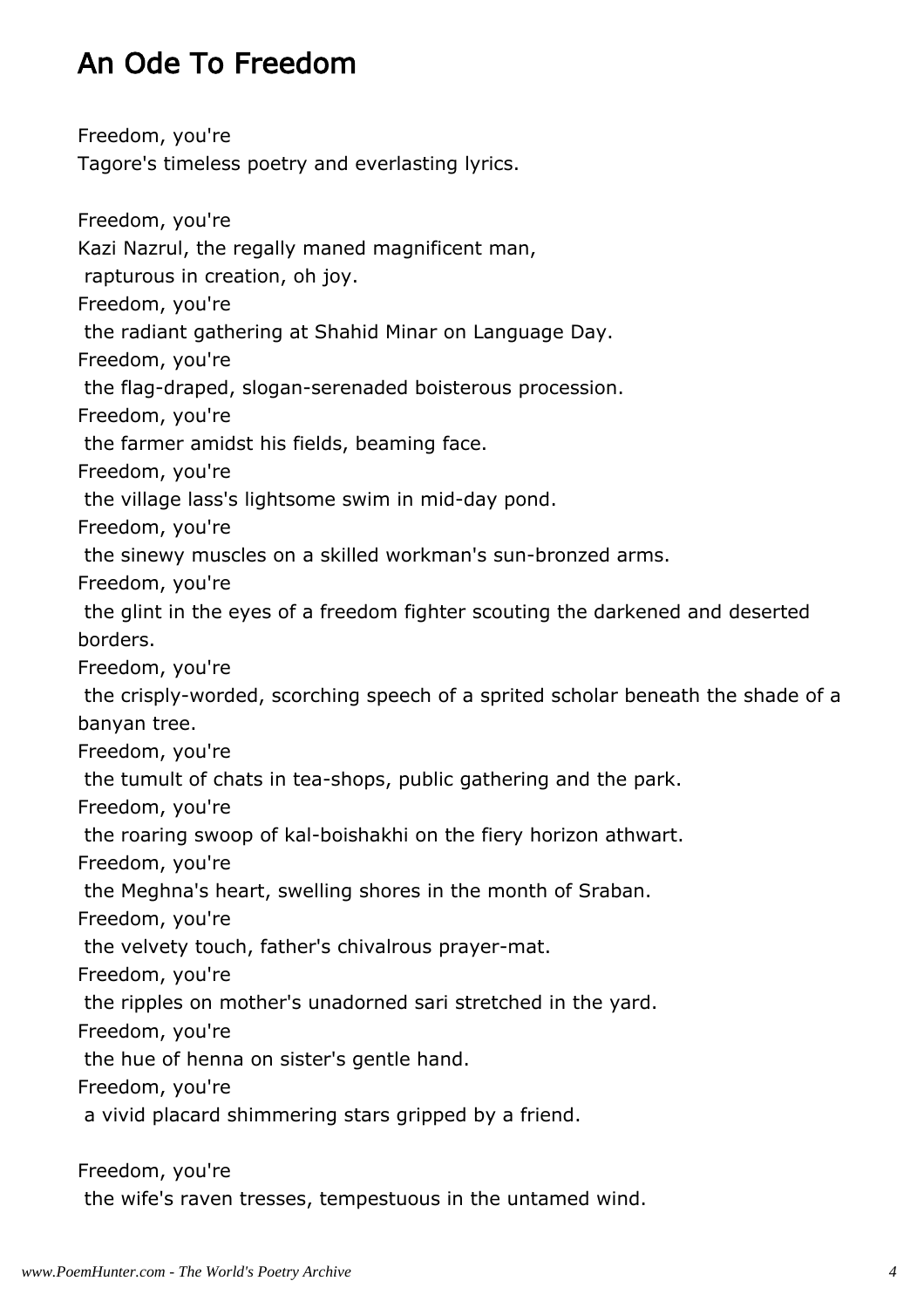Freedom, you're: The colorful kurta on a young boy. The playful sunlight on a girl's supple cheeks. Freedom, you're: The home amidst a flower garden; the warble of koel-bird. The twittering leaves of antediluvian banyan trees. My notebook of poetry, to pen poems as I please.

[Translated from 'Shadinota Tumi' (Bengali) by Syed M. Islam.]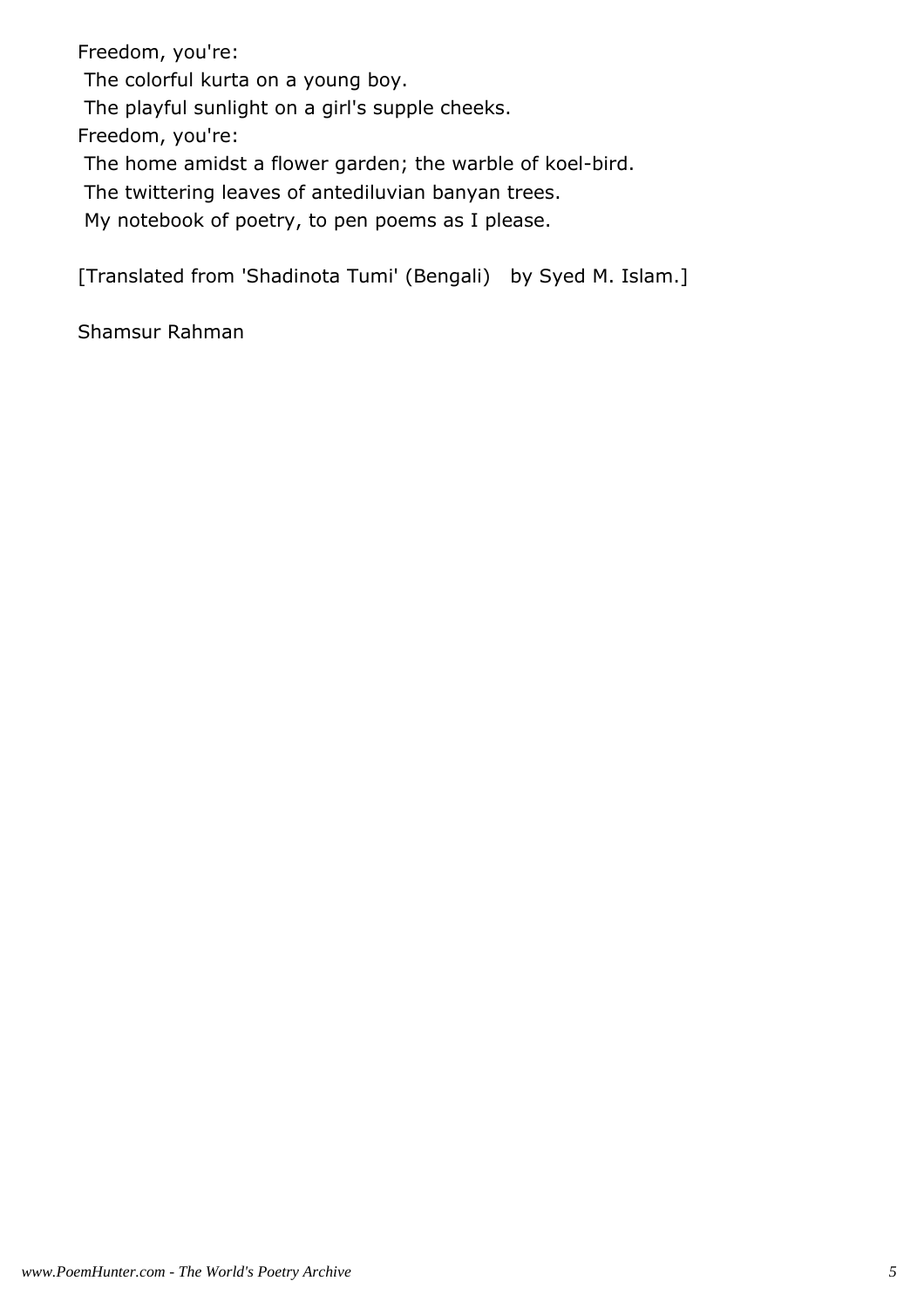# Asad's Shirt

Like bunches of blood-red Oleander, Like flaming clouds at sunset

Asad's shirt flutters

In the gusty wind, in the limitless blue.

To the brother's spotless shirt

His sister had sown

With the fine gold thread

Of her heart's desire

Buttons which shone like stars;

How often had his ageing mother,

With such tender care,

Hung that shirt out to dry

In her sunny courtyard.

Now that self-same shirt

Has deserted the mother's courtyard,

Adorned by bright sunlight

And the soft shadow'

Cast by the pomegranate tree,

Now it flutters

On the city's main street,

On top of the belching factory chimneys,

- In every nook and corner
- Of the echoing avenues,
- How it flutters
- With no respite

In the sun-scorched stretches

Of our parched hearts,

At every muster of conscious people Uniting in a common purpose.

Our weakness, our cowardice

The stain of our guilt and shame-

All are hidden from the public gaze

By this pitiful piece of torn raiment Asad's shirt has become

Our pulsating hearts' rebellious banner.

[Translated from Asader shirt (Asad's Shirt) by Syed Najmuddin Hashim]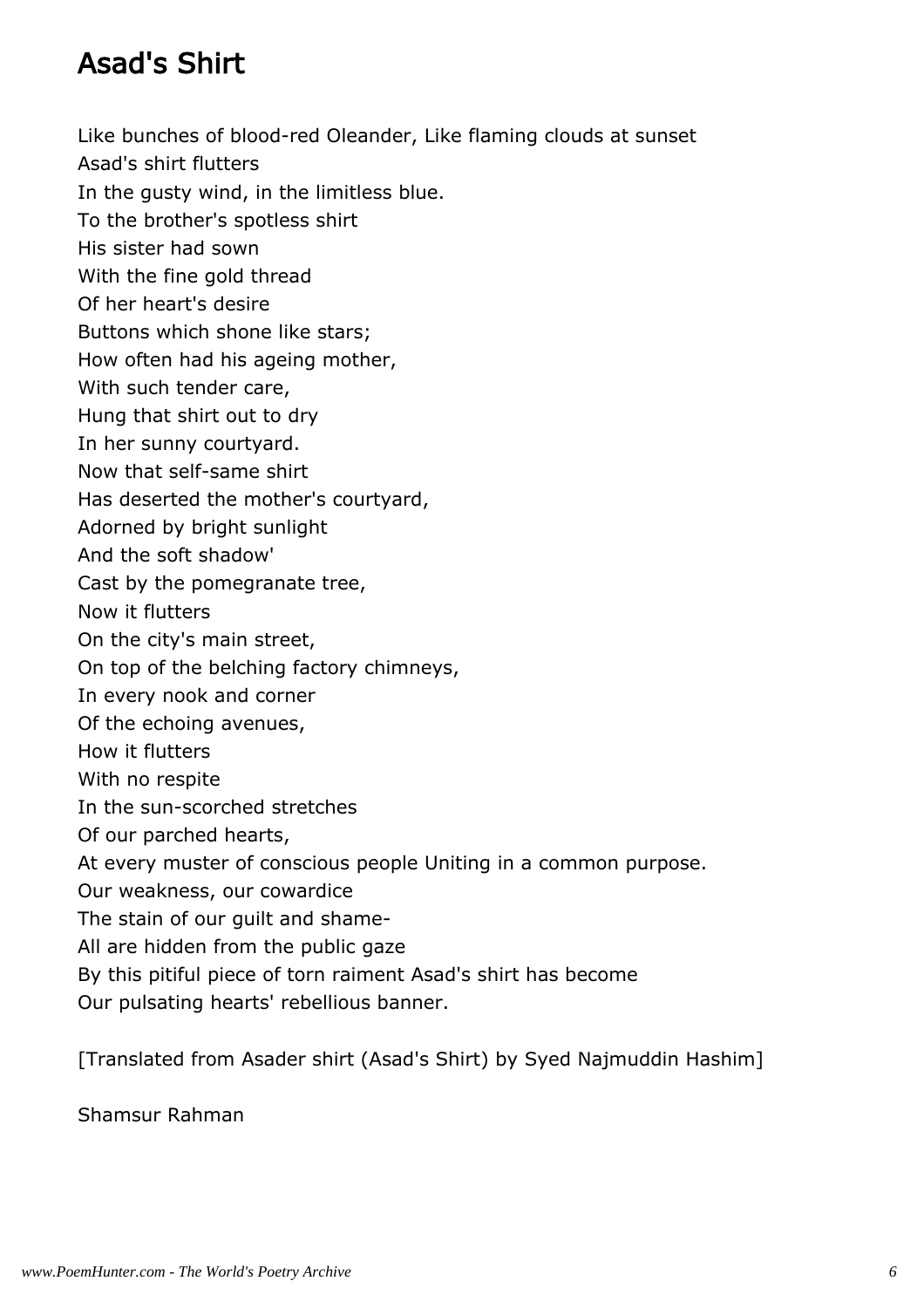## For A Few Lines Of Poetry

I go to a tree and say: Dear tree, can you give me a poem? The tree says: If you can pierce My bark and merge into my marrow, Perhaps you will get a poem. I whisper into the ears Of a decaying wall: Can you give me a poem? The old wall whispers back In its moss-thickened voice: If you can grind yourself Into the brick and mortar of my body, Perhaps you will get a poem.

I beg an old man Bending on my knees: Please give me a poem. Breaking the veil of silence, The voice of wisdom says: If you can carve the wrinkles Of my face onto your own, Perhaps you will get a poem.

Only for a few lines of poetry, How long must I wait before this tree, In front of the crumbling wall, And the old man? How long will I be bending on my knees?

[Translated from the Bengali by Syed Najmuddin Hashim]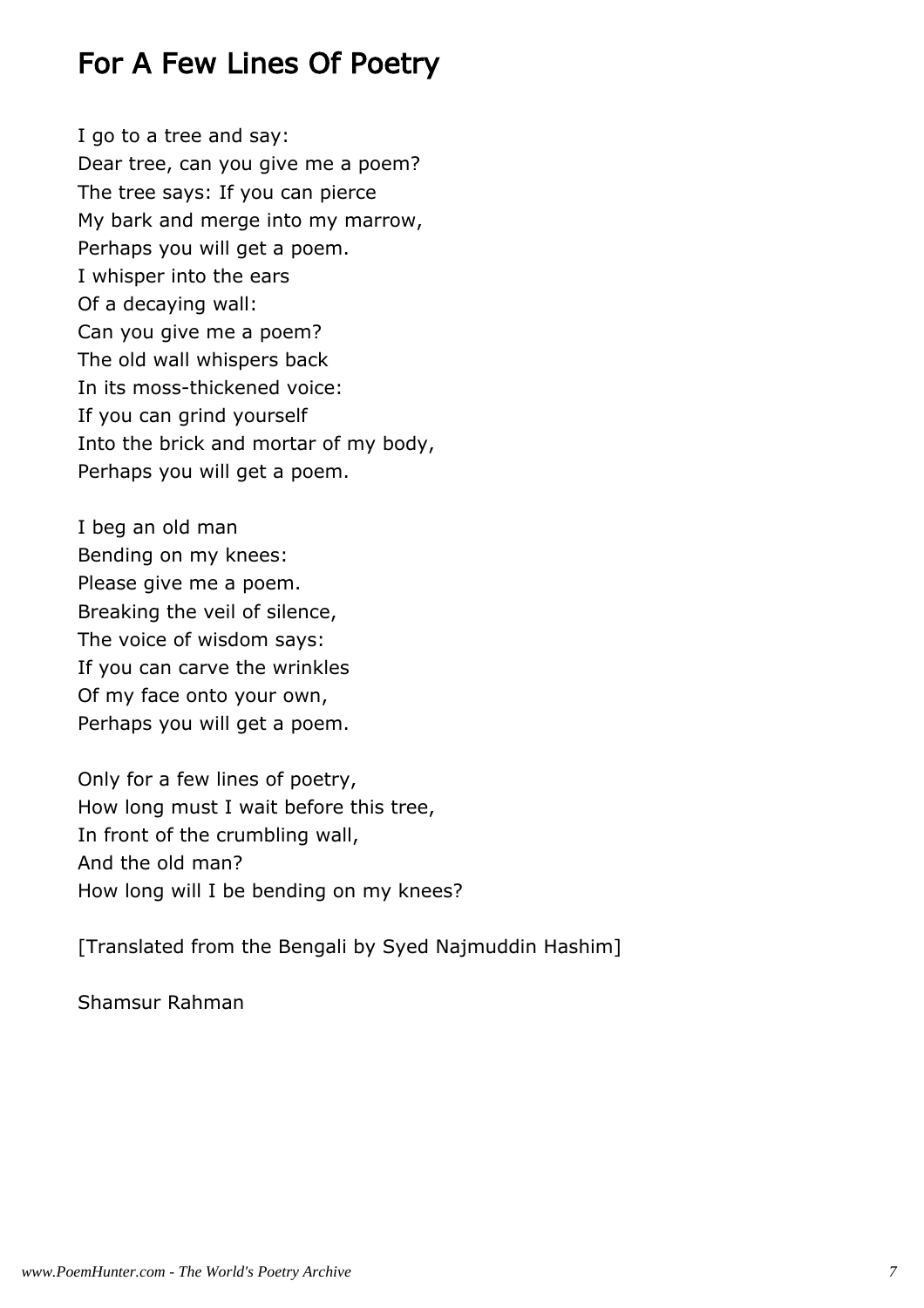# I Become Happy

When you come from a distant place And rest your feet in my backyard, I become happy.

When you sail your remembrance On the edge of your body and set a pair of pigeons free, I become happy.

When you melt yourself into a glass of water At the moment of quenching my thirst And stare at me with passion, I become happy.

When you make your face like a blooming rose And bring the dawn to my sight, I become happy.

When you take a nap in the afternoon Holding your hands crossed on your butterfly chest And let your misfortunes fade away from us, I become happy.

When you place your roses between my lips And call me with love, I become happy.

When you come to me toppling the obstacles And hold my flag up in the air, I become happy.

[Translated from the Bengali by Hassanal Abdullah]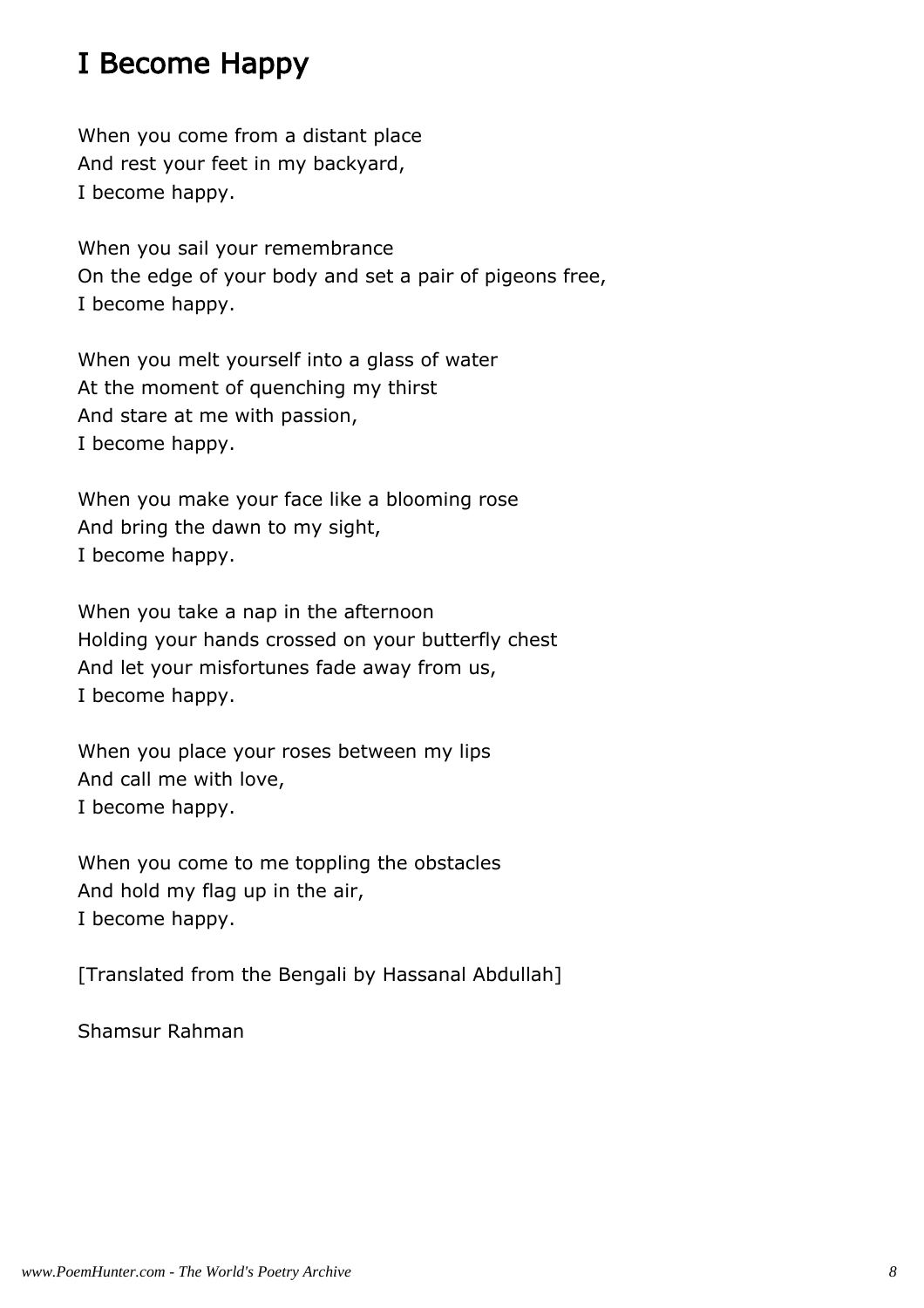### Mask

Shower me with petals, heap bouquets around me, I won't complain. Unable to move, I won't ask you to stop nor, if butterflies or swarms of flies settle on my nose, can I brush them away.

Indifferent to the scent of jasmine and benjamin, to rose-water and loud lament, I lie supine with sightless eyes while the man who will wash me scratches his ample behind. The youthfulness of the lissome maiden, her firm breasts untouched by grief, no longer inspires me to chant nonsense rhymes in praise of life.

You can cover me head to foot with flowers, my finger won't rise in admonishment. I will shortly board a truck for a visit to Banani. A light breeze will touch my lifeless bones.

I am the broken nest of a weaver-bird, dreamless and terribly lonely on the long verandah. If you wish to deck me up like a bridegroom go ahead, I won't say no Do as you please, only don't alter my face too much with collyrium or any enbalming cosmetic. Just see that I am just as I am; don't let another face emerge through the lineaments of mine. Look! The old mask under whose pressure I passed my whole life, a wearisome handmaiden of anxiety, has peeled off at last. For God's sake don't fix on me another oppressive mask.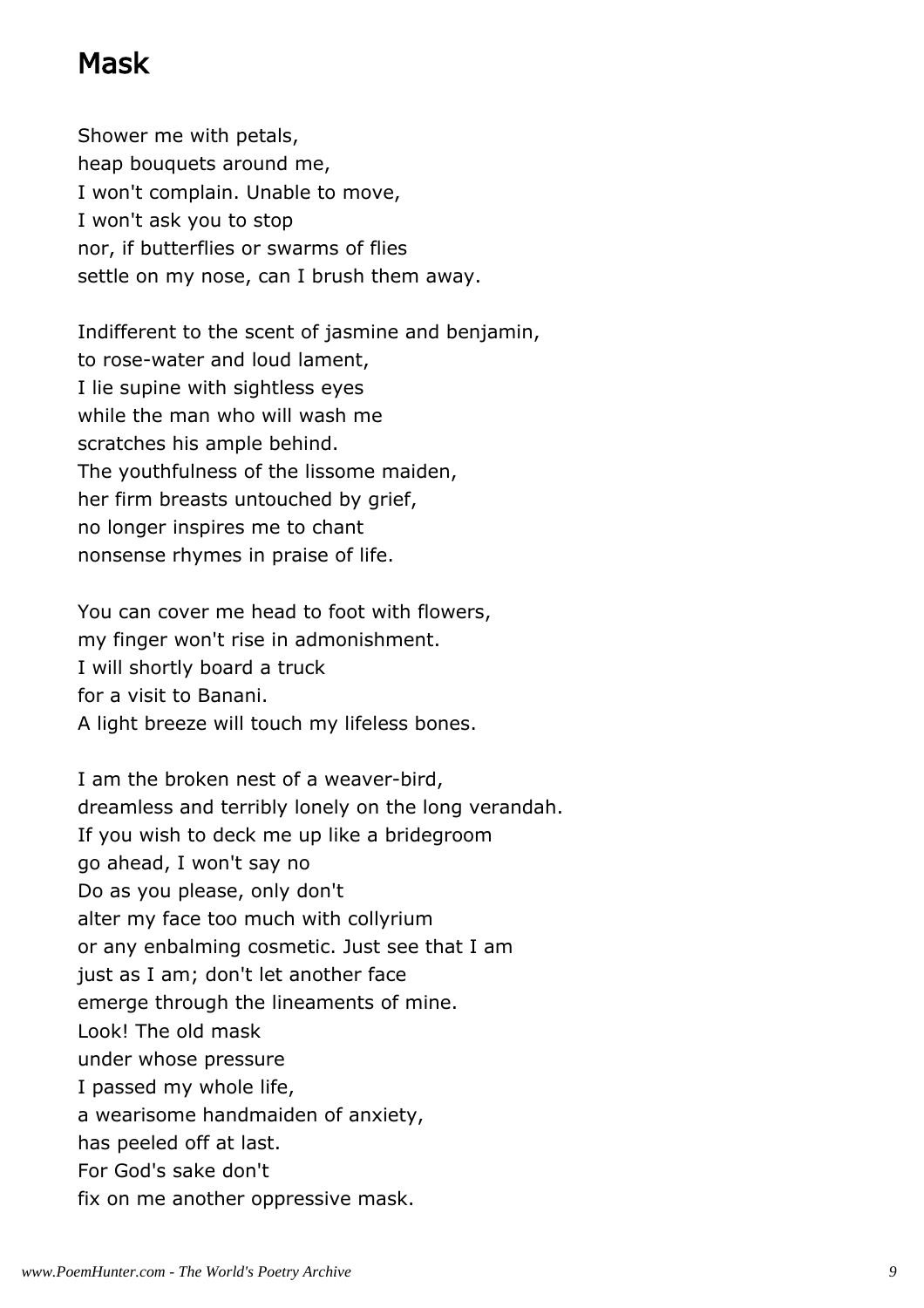[Translated and Edited by Kaiser Haq from 'Selected Poems' of Shamsur Rahman.]

Not: Banani - An affluent suburb of Dhaka. It has a well known cemetery.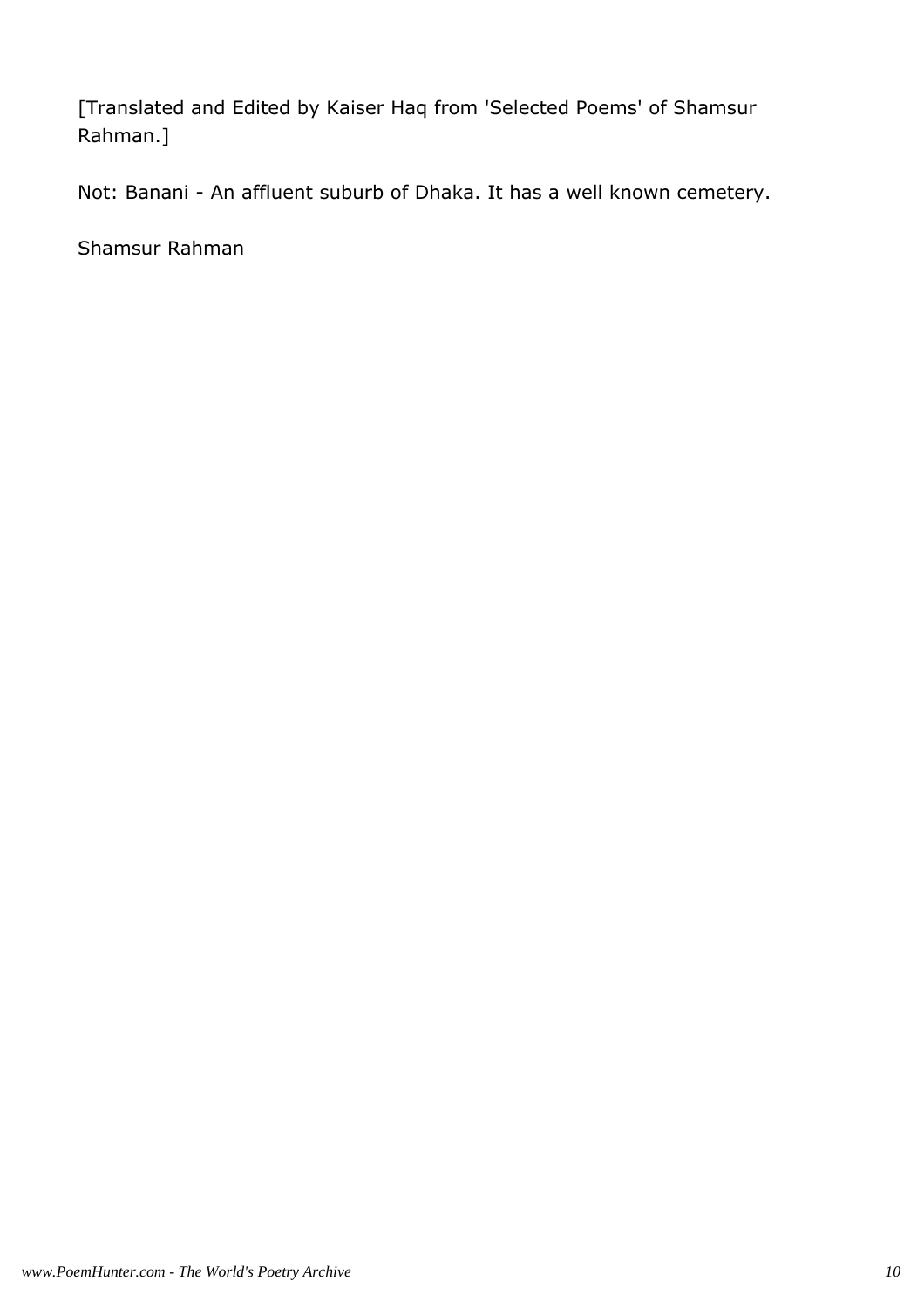## Poems Journey

I'll soon be gone, quite alone And quietly, taking none of you along On this aimless journey. Useless To insist, I must leave you all behind.

No, I'll take nothing at all. On this solitary journey, you're stuffing My bags for nothing; don't squeeze my favorites books Into that beer-bellied suitcase. I won't ever turn their pages. And let the passport sleep on in the locked drawer.

Only let me have a look at the harvest From my ceaseless toil, the quietly ripening fruits Of my talent. But what on earth Are these wretched things you bring? Did I lie drunk with smugness in my little den At having produced this inert, unsightly crop? My soul screams in mute desolation At the thought of carrying this sight with me, I beg you, don't add to the burden of this journey.

[Translated by Kaiser Haq]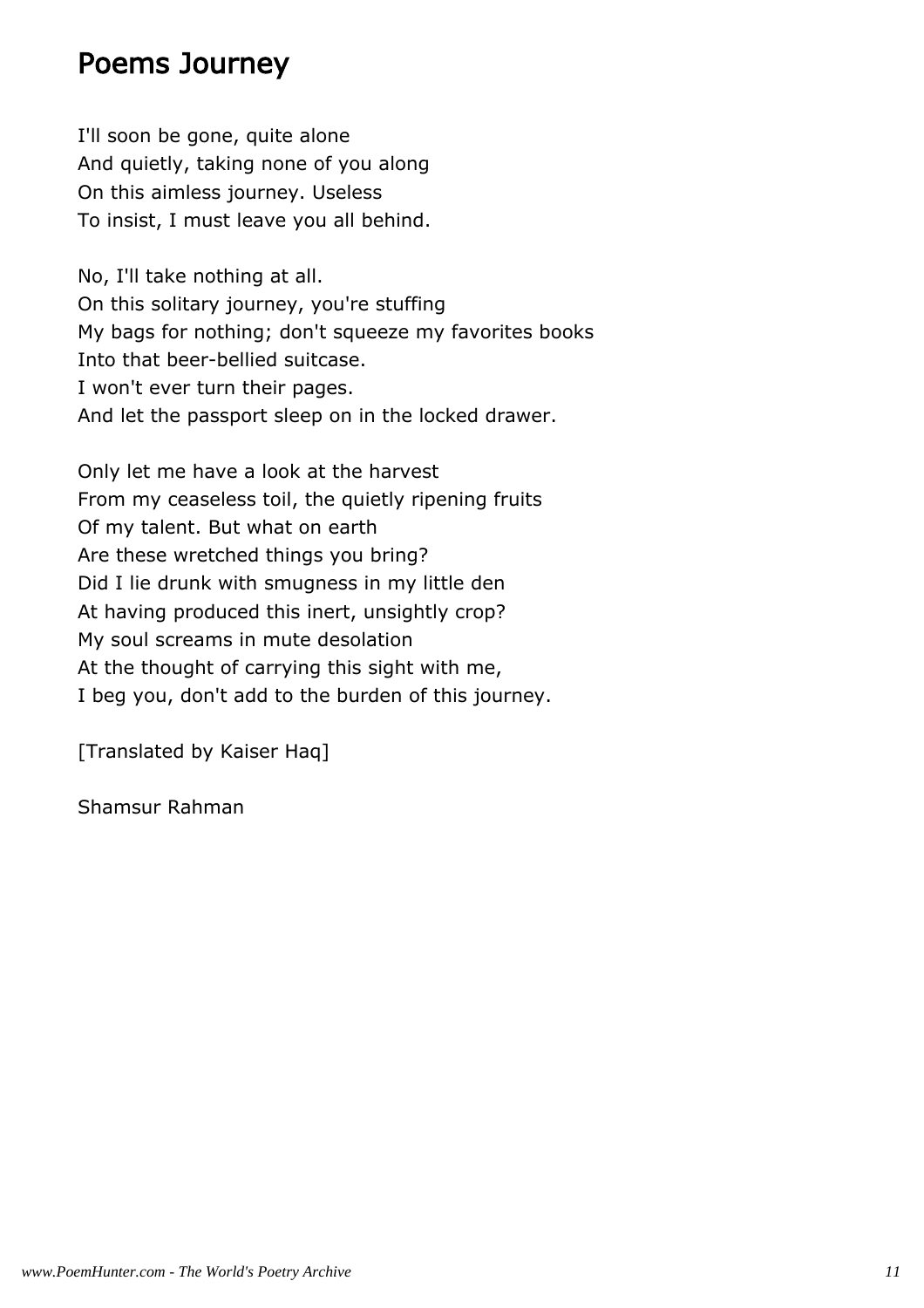## Roar, O Freedom

What shall I do with the spring when I hear only the cuckoo moaning and cannot see gorgeous flowers blossom? What shall I do with the garden Where no birds ever pays a visit? Oh, how rough and stony is this earth! Skeletons of trees stand, row after row, like so many desolate ghosts.

What shall I do with the love that places on my head a crown of thorns and hands out to me the cup of hamlock? What purpose the road serve On which no one treads, Where vendors of coloured ice-cream Or waves of city-inundating processions are never seen?

I had called you, dearest When we started our journey With our face turned to the rising sun.

When the back-pull of bourgeois charm Kept from your ears the soaring sound of the people singing. You are still prisoner under the claws of a fierce eagle. you cannot yet walk on a road with the rainbow coloured carpet spread on it. Oh, how tough it is to keep going without you by my side!

A horrid monster comes, casting dark shadows all around; in a moment he crushes under his heels the foundation of new civilization, he hangs the full moon on the scaffold, declares unlawful the blossoming of the lotus and the rose.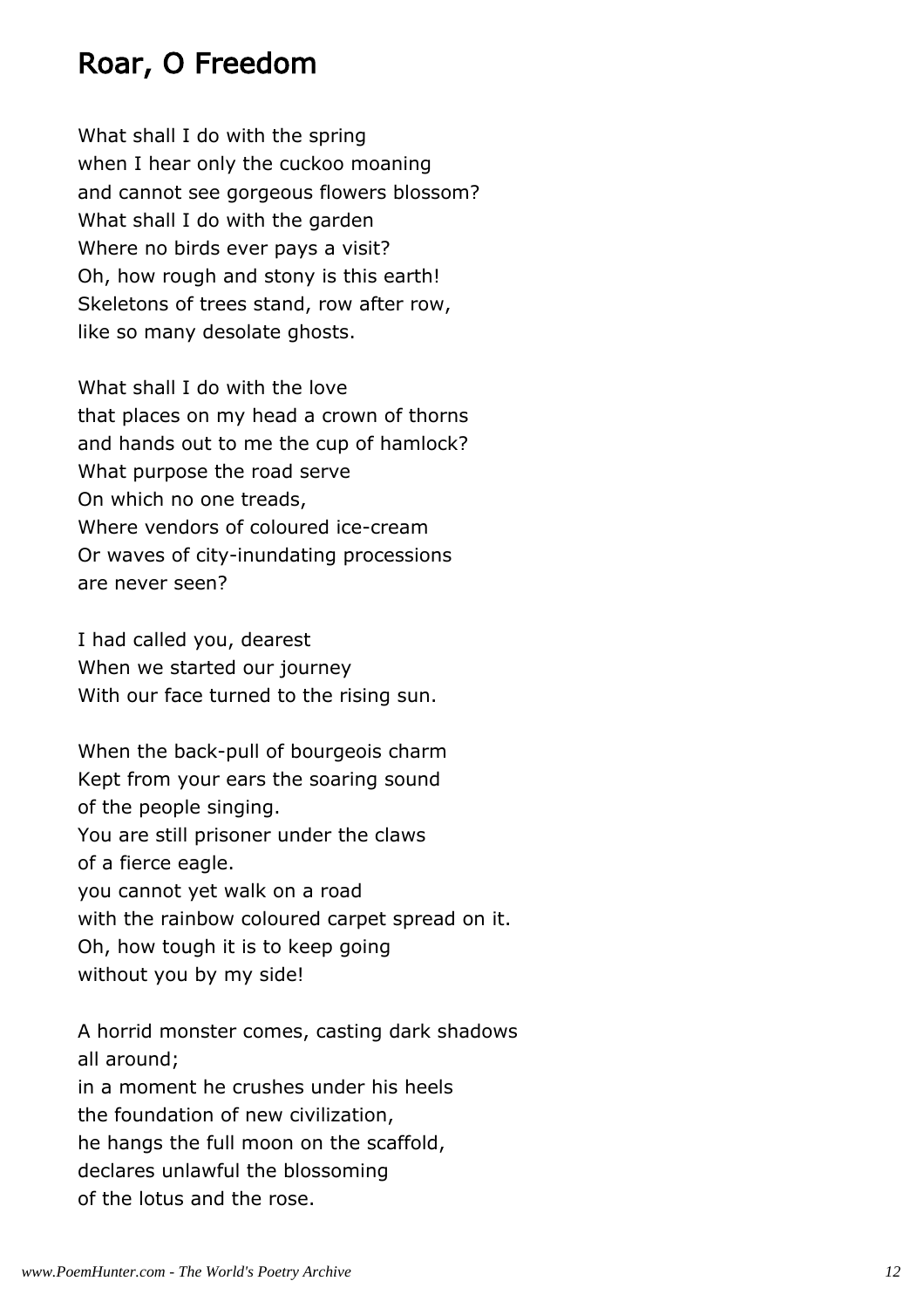He bans my poems, stanza by stanza, quietly, without any fanfare, he bans your breath, he bans the fragrance of your hair.

By the bent body of the young girl sitting on the lonely porch of old age. waiting for the dawn of happy days. By the long days and nights of Nelson Mandella spent behind the bars.

By the martyrdom of the heroic youth Noor Hossain, O Freedom, raise your head like Titan, give a sky shattering shout, tear off the chain around your wrists. Roar, Freedom, roar mightily!

[Translated by Kabir Chowdhury]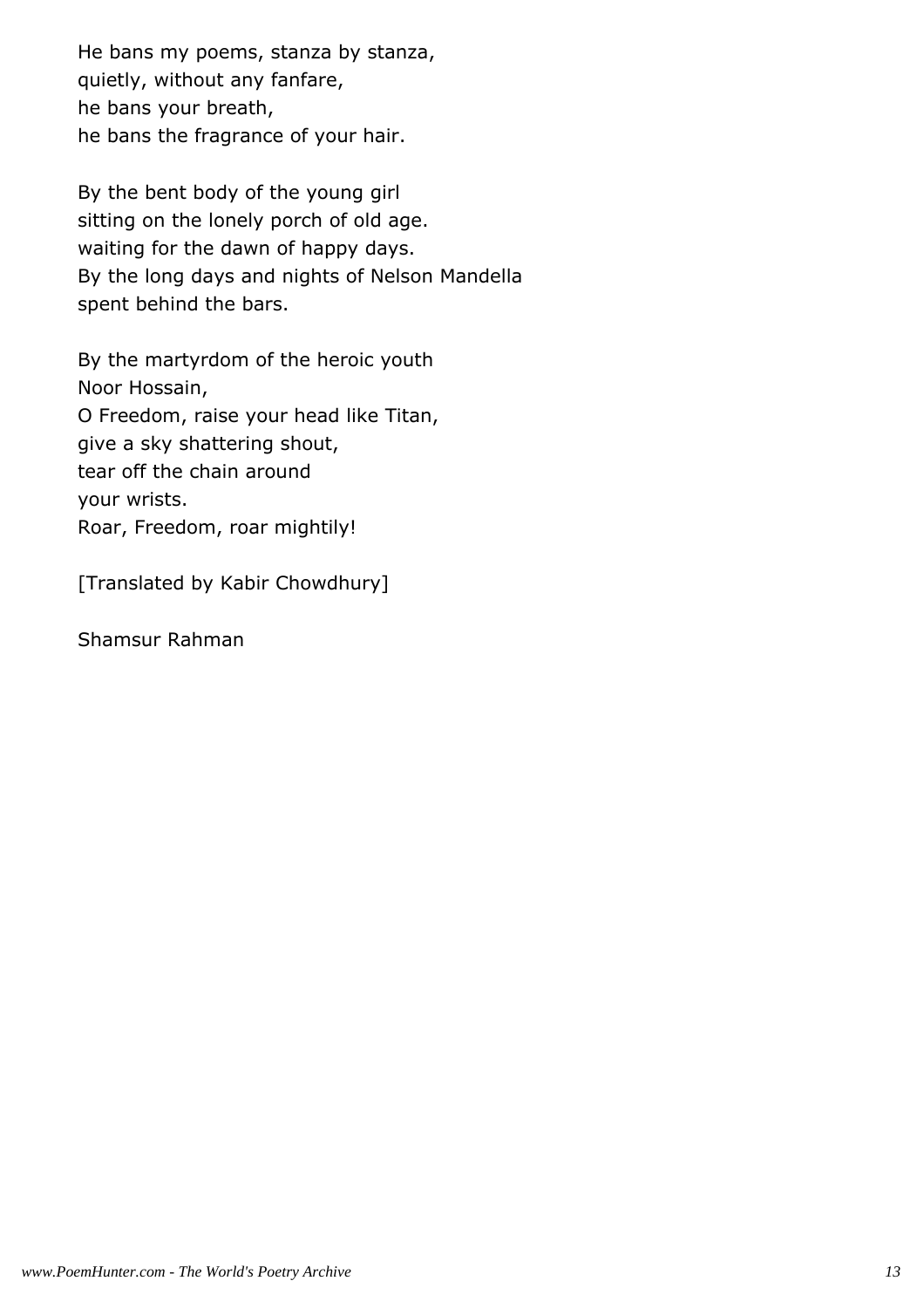# Shudhangshu

From amidst the plundered temple And the burnt ashes of the homestead A disinterested voice reaches Sudhangshu - 'Will you go then, in the end?' At the day's end Sudhangshu searches frantically Among the ashes For ownership deeds, broken glass bangles The inert box of a married woman's vermilion - The scattered beads of troubled memories.

The voice says, 'The looters have robbed you But haven't left, they are lurking around They are wrapped around your daily life. The animal-visaged executioner Bides his time Under the vampire-wings of terror. Even then, do not go Sudhangshu.' The sky's blue is not yet fled. The trees, with their gentle ways Still fly their flag of deepest green. The brimming river Still shakes her waist Like a wanton gypsy girl. Sudhangshu too will not go Leaving this sacred land Like a warrior defeated in battle For destinations unknown.